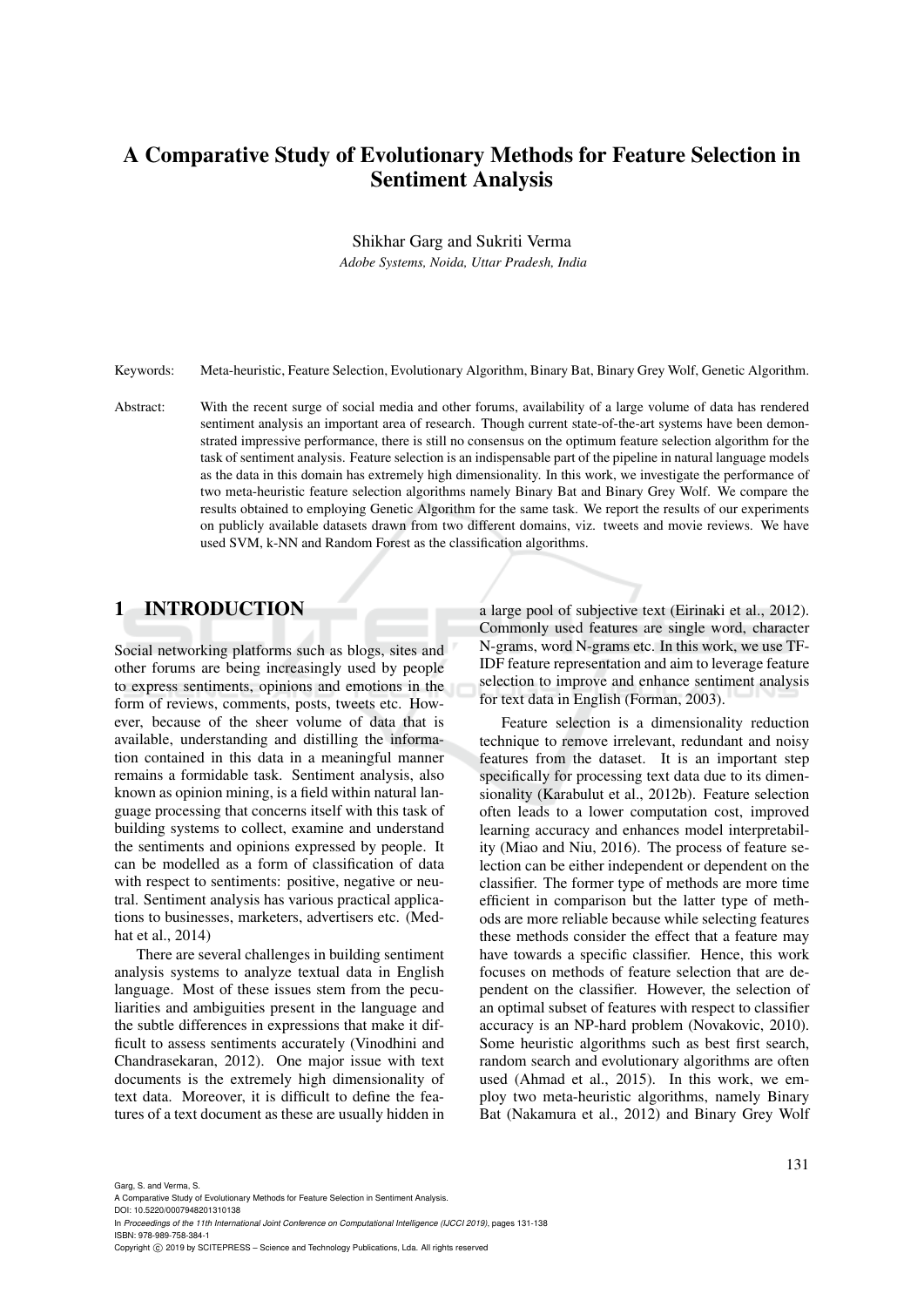(Emary et al., 2016), for the task of feature selection. Research has shown that these algorithms tend to outperform various conventional algorithms (Fong et al., 2013). We investigate these methods for feature selection and compare them to basic evolutionary methods. We carry out this study on two publicly available datasets.

The main contributions of this work over existing literature are as follows:

- 1. We compare the performance of meta-heuristic algorithms with basic evolutionary algorithms.
- 2. We also compare two closely linked metaheuristic evolutionary algorithms hence providing some insight into the subtle differences that exist between the two.

### 2 RELATED WORK

Recent boom in the usage of social networking sites and the availability of a large amount of data has deemed sentiment analysis an important area of investigation. There are multiple granularities at which sentiment based classification of text may be performed: the document level, sentence level, or attribute level (Vinodhini and Chandrasekaran, 2012). In this work, we focus on document level sentiment classification of tweets drawn from the Senti140 dataset (Go et al., 2009) and movie reviews drawn from Cornell Movie Reviews dataset (Pang and Lee, 2004). The main approaches undertaken to perform sentiment analysis in exiting literature can be categorized into 2 categories:

- 1. Lexicon based Approach: This type of approach uses out-of-context scoring for individual features followed by combining these individual scores into a score for the entire document.
- 2. Machine Learning based Approach: This type of approach uses predictive models to learn the mapping from document feature values to the sentiment of the document.

Machine learning based approaches are much more accurate than lexicon based approaches as the latter do not include any contextual information while deciding the sentiment of a given document. Work by Pang et al. (Pang et al., 2002) first modelled sentiment classification as a special case of topic based document classification and applied supervised machine learning models to perform the same. They demonstrated Naive Bayes (Tan et al., 2009), Maximum Entropy, and Support Vector Machines (Mullen and Collier, 2004) to perform better than any other

approach at the time. The main step before training any machine learning model is to engineer a set of features that are given as input. As discussed before, one of the challenging issues in text classification is presence of a large number of features. As each feature can affect the classification accuracy positively or negatively, feature selection methods are required to retain only the most relevant and informative features (Forman, 2003).

Feature selection methods may be divided into three categories (Ahmad et al., 2015):

- 1. Filtration: This type of feature selection is independent of the machine learning algorithm. It aims to assign an importance score to each feature using statistical analysis.
- 2. Wrapping: This type of approach is dependent on the machine learning algorithm. Due to this dependence, it requires extensive computation but is a more reliable method than filtration because it considers the effect that a feature may have on a given classifier.
- 3. Hybrid: This type of approach overcomes the weaknesses of both filters and wrappers by using a combination of the two to limit computation while interacting with the classifier.

Conventional feature selection methods have been widely studied for some time in the research community and their effects on various types of datasets have also been well explored (Karabulut et al., 2012a). Most conventional feature selection methods were of the filtration category. Principal Component Analysis is one such feature selection algorithm which exploits the concept of co-variance matrix and eigen-vectors to determine the most important features (Song et al., 2010). Study has shown that when this algorithm is applied on face recognition task it reduces the dimensionality significantly and accuracy is also not adversely affected (Song et al., 2010). Another conventional feature selection algorithm, Chi-square, has been found to be successful on the task of Arabic text categorization and yielding an F measure of 88.11 (Mesleh, 2007). Other methods that have been successfully applied to sentiment analysis for English text are Document frequency, Information Gain, Gain Ratio, Correlation-based Feature Selection, Mutual Information, Fisher Score, Relief-F etc. (Sharma and Dey, 2012) (Forman, 2003). These methods do not interact with the classifier.

However, in the last decade, the trend has shifted to wrapper category of methods that have interaction with the classifier. To reduce computation within the wrapper based feature selection methods, metaheuristic search can replace brute-force search. Meta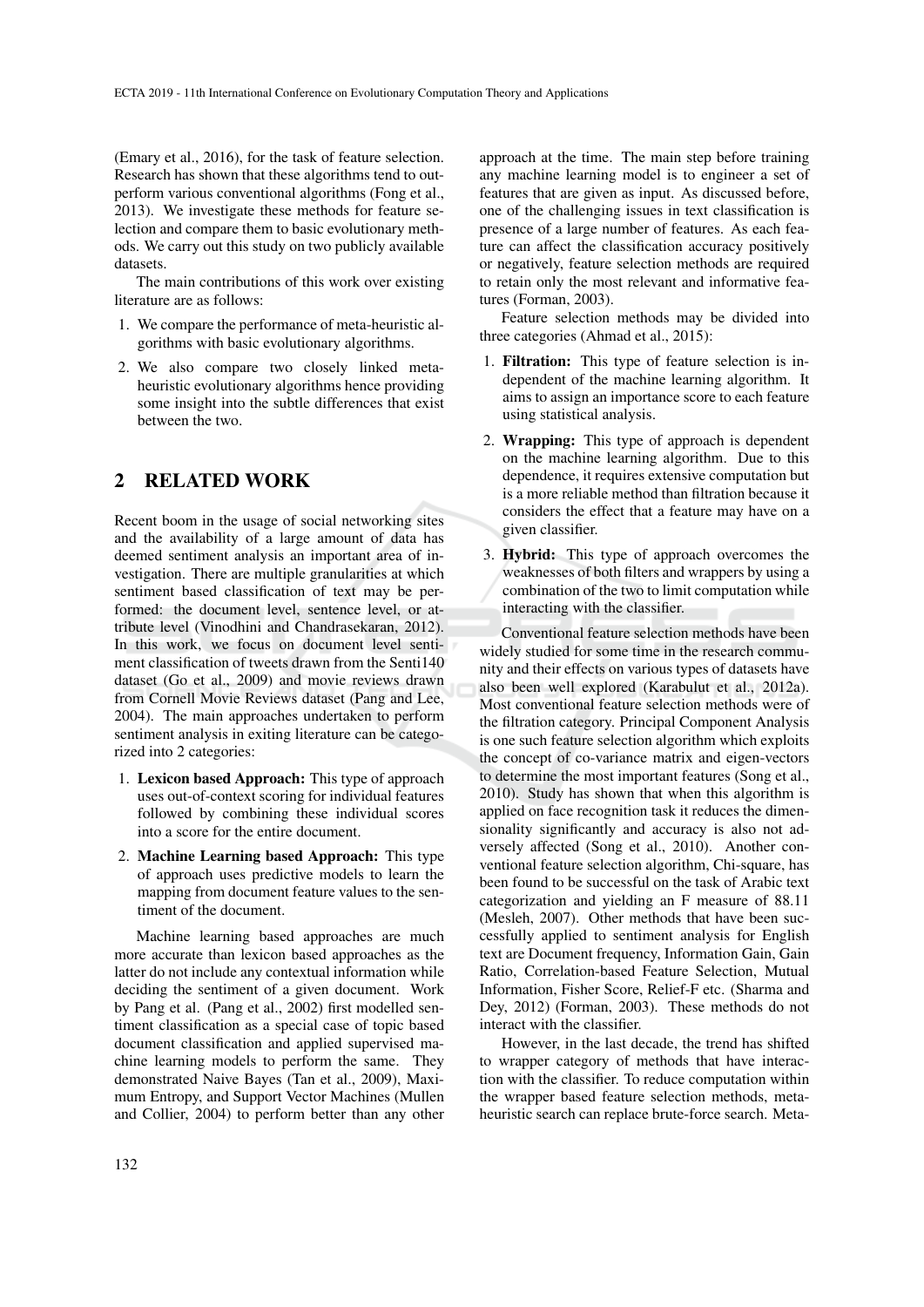heuristic algorithms have their basis in the behavior of biological systems present in nature and are capable of searching large state spaces. These algorithms have been successfully applied to problems that require combinatorial exploration (Ahmad et al., 2015). Evolutionary meta-heuristic algorithms like genetic algorithm have shown reasonably positive results when employed to the task of high-dimensionality feature selection by searching for optimal feature subset stochastically (Zhu et al., 2010). The two main components of these algorithms are diversification and intensification (Gandomi et al., 2013). While intensification causes successful exploitation of the locally best solutions, diversification ensures that the algorithm does an efficient global search and explores the entire state space to a sufficient measure. These two processes ensure that the search space is searched thoroughly. The primary objectives behind the development of these algorithms are efficiently solving search problems with a large state space and obtaining methods that are more robust than the current ones (Talbi, 2009).

Feature selecting using Genetic Algorithm in combination with Information Gain (Abbasi et al., 2008), has been demonstrated to achieve very high accuracies of over 93% for multiple languages. Ant Colony optimisation, a nature inspired meta-heuristic swarm intelligence algorithm (Fong et al., 2013), has been demonstrated to perform well for highdimensionality feature selection. It has been shown to outperform Genetic Algorithm, Information Gain and Chi-square method on the task of feature selection on the Reuters-21578 dataset (Aghdam et al., 2009). Other more sophisticated meta-heuristic algorithms yield an improved accuracy even in combination with very simple classifiers such as optimum path forest (Rodrigues et al., 2014).

In this publication, we investigate the performance of two meta-heuristic algorithms: Binary Bat (Nakamura et al., 2012) and Binary Grey Wolf (Emary et al., 2016) for the task of feature selection. The classification accuracy of these two feature selection methods is explored using three machine learning classifiers: Random Forest, Support Vector Machine and k-Nearest Neighbor. The remainder of the paper is organized as follows. Section 3 outlines our approach in detail. Section 4 reports performance of these two meta-heuristic feature selection algorithms when used with 3 classifiers on two publicly available datasets. Section 4 also compares the proposed technique with basic evolutionary techniques for feature selection. Sections 5 concludes this publication.

## 3 APPROACH

In this section, we provide a detailed description of our proposed approach. It can be broken down into 3 major phases:

- 1. Pre-processing and Feature Extraction: This phase comprises of the steps required to extract relevant features from a given text document.
- 2. Feature Selection: This phase includes application of meta-heuristic algorithms to reduce dimensionality of the feature space.
- 3. Classification: This is where we train a machine learning classifier to predict the sentiment of a given text document.

## 3.1 Preprocessing and Feature Extraction

Preprocessing is crucial when it comes to processing text. In this phase, we do the following:

- 1. Paragraph Segmentation: The paragraphs in a document are broken down into sentences.
- 2. Word Normalization: Each sentence is broken down into words and the words are normalized. Normalization involves lemmatization and results in all words being in one common verb form, crudely stemmed down to their roots with all ambiguities removed. For this purpose, we use Porters algorithm.
- 3. Stop Word Filtering: Each token is analyzed to remove high frequency stop words.

The next step is to map given input to some set of features that distill crucial information present in the given document. There is still no consensus on what type of features would serve as the best representation of a text document for the task of classification. The feature representations proposed in the literature belong to 3 types: semantic, stylistic, and syntactic (Abbasi et al., 2008). Different studies have tried to resolve this issue and compared existing feature selection methods (Pang et al., 2002). Most of the existing research uses simple features like single words, character N-grams, word N-grams or some combination of these (Abbasi et al., 2008). In this work, we use TF-IDF feature representation (Salton and Buckley, 1988). The use of TF-IDF to represent textual features has been thoroughly justified in literature (Hiemstra, 2000).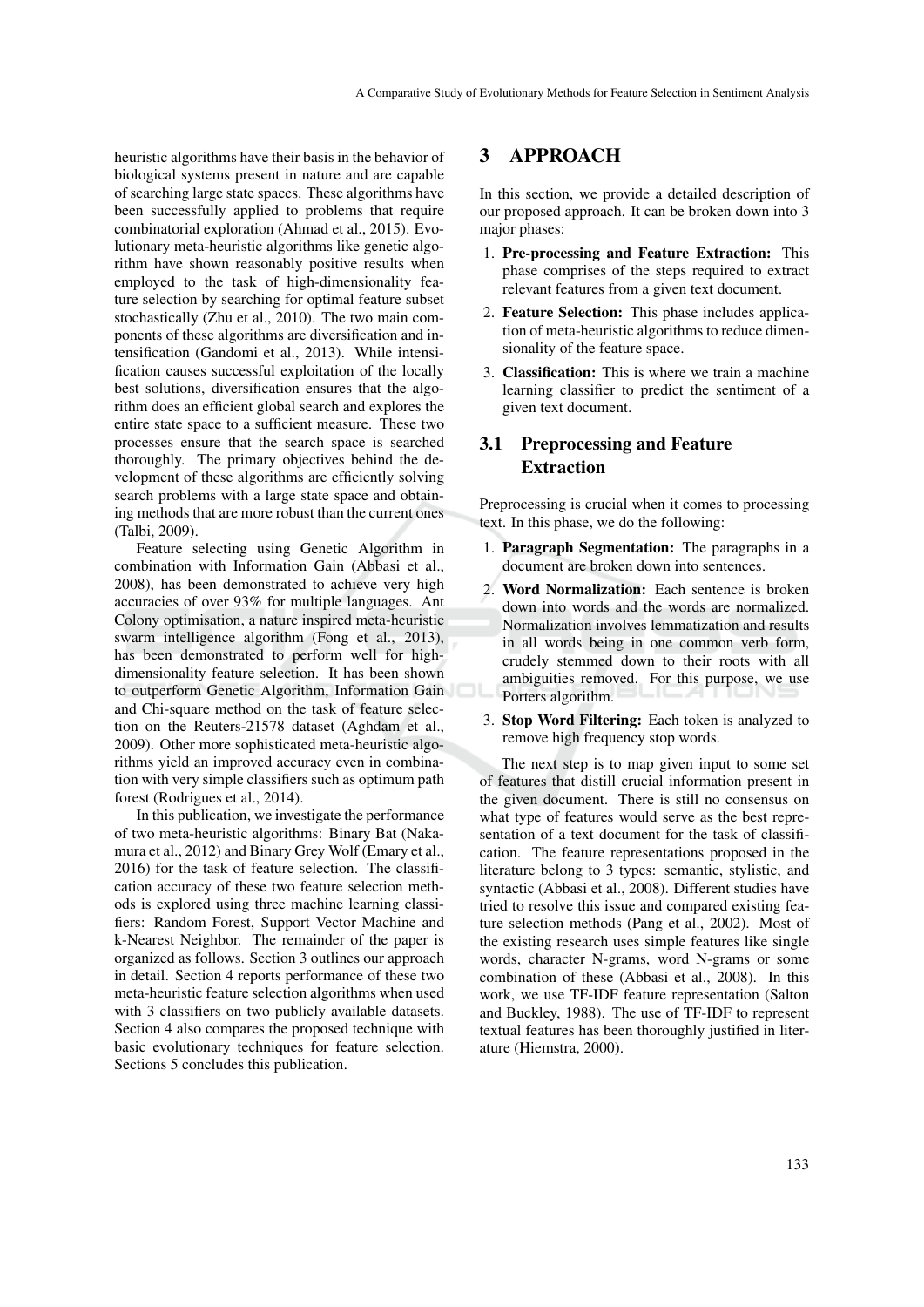### 3.2 Feature Selection

In this section, we briefly outline the two algorithms that have been adapted for feature selection in this work.

#### 3.2.1 Binary Bat Algorithm

The advanced capability of echolocation in bats has been used to develop a meta-heuristic optimization technique called the Bat Algorithm (Yang, 2012). Echolocation works as a type of sonar: bats, emit a loud and short pulse of sound, wait till the sound hits an object and the echo returns back to their ears (Griffin et al., 1960). The time it takes for the echo to reach back lets bats compute how far they are from the said object (Metzner, 1991). Furthermore, bats have a mechanism to distinguish the difference between an obstacle and a prey (Schnitzler and Kalko, 2001).

The Bat Algorithm encodes the behavior of a band of bats tracking prey using echolocation. In order to model this algorithm, (Yang, 2012) has idealized some rules, as follows:

- 1. All bats use echolocation to sense distance, and they can also differentiate between food, prey and obstacles.
- 2. A bat  $b_i$  flies with velocity  $v_i$  at position  $x_i$  with a fixed frequency  $F_{min}$ , varying wavelength  $\lambda$ and loudness  $A_0$  to search for prey. They automatically adjust the wavelength of their emitted pulses. They also adjust the rate of pulse emission  $r \in [0, 1]$ , depending on the proximity to their target.
- 3. Although the loudness can vary in many ways, Yang (Yang, 2012) assumes that the loudness varies from a large positive value,  $A_0$  to a minimum constant value, *Amin*.

Each bat  $b_i$  is assigned a random initial position  $x_i$ , velocity  $v_i$  and frequency  $f_i$ . At each time step *t*, updates to the state of each bat are made using the following equations:

$$
f_i = f_{min} + (f_{min} - f_{max})\beta \tag{1}
$$

$$
\vec{V}_i(t) = \vec{V}_i(t-1) + [\hat{X} - \vec{X}_i(t-1)]f_i
$$
 (2)

$$
\vec{X}_i(t) = \vec{X}_i(t-1) + \vec{V}_i(t)
$$
\n(3)

Here, β denotes a randomly generated number drawn from [0,1]. Frequency  $f_i$  is used to control the pace of the movement.  $\hat{X}$  denotes the current global best solution. After each iteration, the loudness *A<sup>i</sup>* and the pulse rate  $r_i$  are updated as follows:

$$
A_i(t+1) = \alpha A_i(t) \tag{4}
$$

| Hyperparameter       | Value |
|----------------------|-------|
| Number of Bats       | 70    |
| Number of Iterations | 100   |
| Alpha, $\alpha$      | 0.90  |
| Gamma, γ             | 0.90  |
| $F_{min}$            | 0.00  |
| $F_{max}$            | 1.00  |
| A <sub>i</sub> (U    | 1.5   |
|                      | 0.5   |

$$
r_i(t+1) = r_i(0) [1 - exp(-\gamma t)] \tag{5}
$$

Here,  $\alpha$  and  $\gamma$  are hyperparameters. The suggested values for  $A_i(0) \in [1,2]$  and  $r_i(0) \in [0,1]$  (Yang, 2012). Yang (Yang, 2012) also suggests the concept of random walks to introduce and improve divesity in the current solution set. With feature selection, we are working in a discrete space where we want to either keep a feature or discard it. To this end, Nakamura et al. (Nakamura et al., 2012) have developed a binary version of the Bat Algorithm. They apply the sigmoid function to limit a bat's position to binary values. The hyperparameters used in this work are listed in Table 1. These hyperparameters were tuned experimentally.

#### 3.2.2 Binary Grey Wolf Optimisation Algorithm

Grey Wolfs have a very interesting social behaviour. They often live in a pack and follow a very rigid social hierarchy of dominance. At the top of hierarchy are their leaders which are known as the alphas. They dictate orders which must be followed by the group. Just below the alphas are the betas. They are strong wolfs which ensures that alpha's order is followed and are in next line to become the alpha. The subset of wolves which are dominated by all the other wolves are known as omegas. The remaining wolves which are not alpha, beta or omega are deltas.

The social behaviour of interest to this algorithm is the hunting behaviour of the wolves. The key stages of hunting are as follows (Muro et al., 2011):

- 1. Approaching the prey
- 2. Encircling the prey
- 3. Attacking the prey

Mathematical modelling of social hierarchy sets the fittest candidate solution as the alpha  $\alpha$ , and subsequently the second fittest solution as beta  $\beta$ , the third fittest candidate solution as delta δ. The rest of the solutions in the search space are set as omegas ω. Hunting is guided by the positions of  $\alpha$ ,  $\beta$ , δ.

1. Approaching the prey is mathematically modelled by the change in the position vector of the grey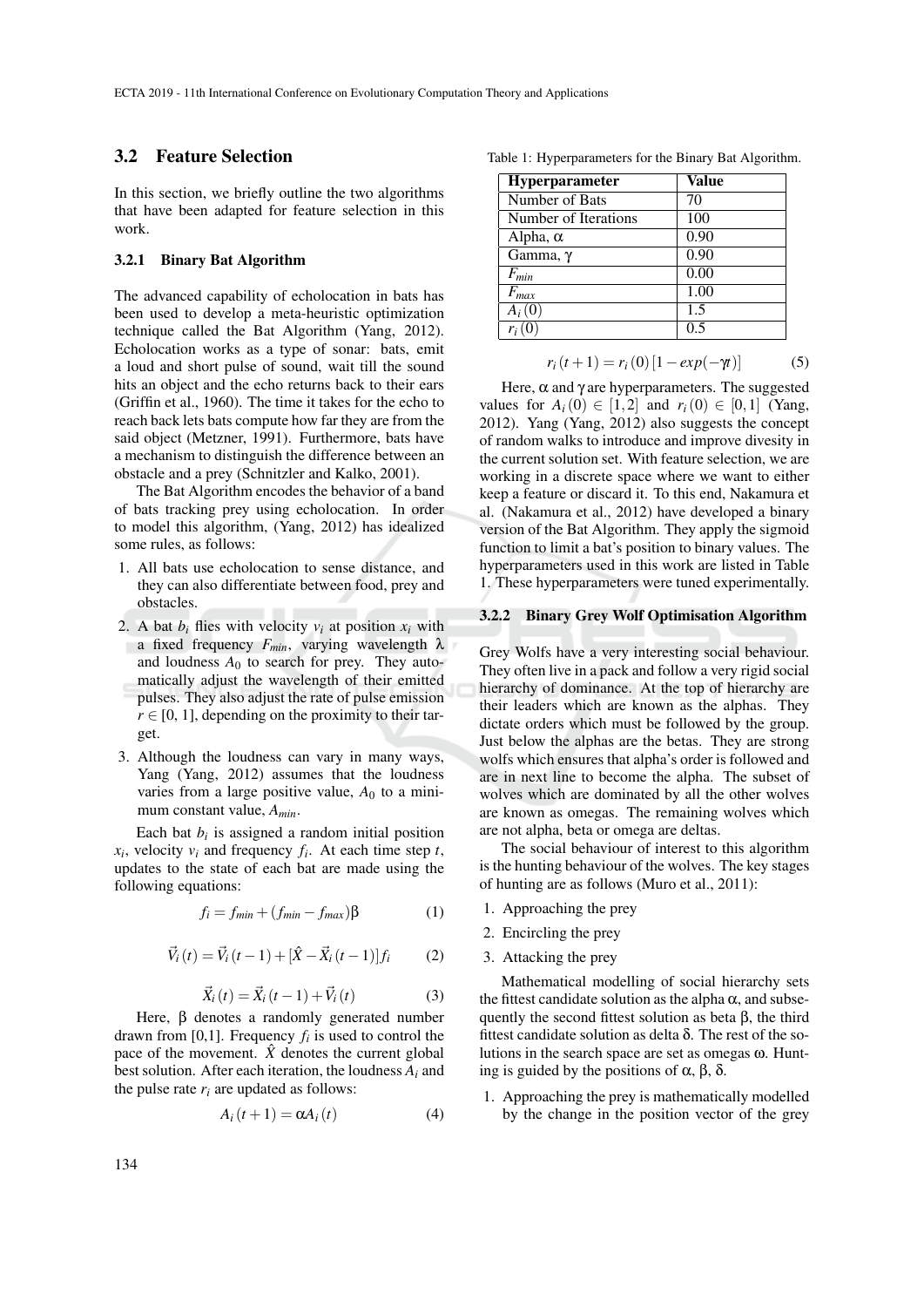wolf. This position vector is denoted by  $\vec{X}(t)$ , where t is the iteration number.

2. Encircling of the prey is modelled using the following equations (Mirjalili et al., 2014):

$$
\vec{D} = \left| \vec{C} \cdot \vec{X}_p \left( t \right) - \vec{X} \left( t \right) \right| \tag{6}
$$

$$
\vec{X}(t+1) = \vec{X}_p(t) - \vec{A} \cdot \vec{D} \tag{7}
$$

$$
\vec{A} = 2\vec{a}.\vec{r_1} - \vec{a} \tag{8}
$$

$$
\vec{C} = 2\vec{r}_2 \tag{9}
$$

where  $\vec{D}$  denotes the distance between the wolf and the prey,  $\vec{A}$  and  $\vec{C}$  are coefficients vectors that control the exploitation and exploration phases of the grey wold optimization algorithm by using random vectors  $\vec{r}_1$  and  $\vec{r}_2$  and  $\vec{a}$ , which linearly decreases form 2 to 0 over the course of iterations.

3. Hunting behaviour is modelled by the following equations (Mirjalili et al., 2014):-

$$
\vec{D}_{\alpha} = \left| \vec{C}_1 . \vec{X}_{\alpha} \left( t \right) - \vec{X} \left( t \right) \right| \tag{10}
$$

$$
\vec{D}_{\beta} = \left| \vec{C}_2 . \vec{X}_{\beta}(t) - \vec{X}(t) \right| \tag{11}
$$

$$
\vec{D}_{\delta} = \left| \vec{C}_{3} \cdot \vec{X}_{\delta}(t) - \vec{X}(t) \right| \tag{12}
$$

$$
\vec{X}_1 = \vec{X}_{\alpha} - \vec{A}_1 \cdot \vec{D}_{\alpha} \tag{13}
$$

$$
\vec{X}_2 = \vec{X}_{\beta} - \vec{A}_2 . \vec{D}_{\beta}
$$
\n(14)  
\n
$$
\vec{X}_3 = \vec{X}_\delta - \vec{A}_3 . \vec{D}_\delta
$$
\n(15)

$$
\vec{X}(t+1) = \frac{\vec{X}_1 + \vec{X}_2 + \vec{X}_3}{3}
$$
 (16)

The search process is initiated with the creation of a random population. At every iteration, α, β, and δ are responsible to estimate the likely position of the prey. The position of every candidate solution is updated according to the estimated position of the prey using equation 16. As equation 16 is dependent on the positions of the α, β, and δ, this algorithm mathematically models the fact that hunting is guided by these three wolves.

As discussed above, the problem of feature selection is modelled in a discrete space to either select a given feature or discard it, and hence (Emary et al., 2016) have come up with a binary version of this algorithm constraining the position of the wolves only to binary values.

$$
X_i^{t+1} = Crossover(x_1, x_2, x_3) \tag{17}
$$

Equation 17 represents the crossover between x, y, z and  $x_1$ ,  $x_2$ ,  $x_3$ ,  $x_1$ ,  $x_2$  and  $x_3$  are binary vectors depicting the move of ω towards α, β, δ. Calculations

Table 2: Hyperparameters for the Binary Grey Wolf Optimisation Algorithm.

| <b>Hyperparameter</b> | Value |
|-----------------------|-------|
| Number of Wolves      | 70    |
| Number of Iterations  | 100   |

of  $x_1$ ,  $x_2$  and  $x_3$  are shown below in equations 18, 21 and 24.

$$
x_1^d = \begin{cases} 1 & (x_\alpha^d + bstep_\alpha^d) \ge 1 \\ 0 & otherwise \end{cases} \tag{18}
$$

$$
bstep_{\alpha}^{d} = \begin{cases} 1 & cstep_{\alpha}^{d} \geq rand \\ 0 & otherwise \end{cases}
$$
 (19)

$$
cste p_{\alpha}^{d} = \frac{1}{1 + e^{-10(A_1^d D_{\alpha}^d - 0.5)}}
$$
(20)

$$
x_2^d = \begin{cases} 1 & (x_\beta^d + bstep_\beta^d) \ge 1 \\ 0 & otherwise \end{cases} \tag{21}
$$

$$
bstep_{\beta}^{d} = \begin{cases} 1 & cstep_{\beta}^{d} \geq rand \\ 0 & otherwise \end{cases}
$$
 (22)

$$
cste p_{\beta}^{d} = \frac{1}{1 + e^{-10(A_1^d D_{\beta}^d - 0.5)}}
$$
(23)

$$
x_3^d = \begin{cases} 1 & (x_8^d + bstep_8^d) \ge 1 \\ 0 & otherwise \end{cases} \tag{24}
$$

$$
bstep_8^d = \begin{cases} 1 & cstep_8^d \geq rand \\ 0 & otherwise \end{cases} \tag{25}
$$

$$
cstep_8^d = \frac{1}{1 + e^{-10(A_1^d D_8^d - 0.5)}}\tag{26}
$$

where  $x_{\alpha}^d$ ,  $x_{\beta}^d$  and  $x_{\delta}^d$  represents the position vector of the  $\alpha$ ,  $\beta$  and  $\delta$  wolf respectively. *bstep<sup>d</sup><sub>* $\beta$ *</sub> bstep<sup>d</sup><sub>* $\beta$ *</sub>* and *bstep*<sup>*d*</sup> are the binary step of the  $\alpha$ ,  $\beta$  and  $\delta$ wolf respectively in dimension d. *cstep*<sup>*d*</sup><sub>*a*</sub>, *cstep*<sup>*d*</sup><sub>*A*</sub> and *cstep*<sup>*d*</sup><sub> $\delta$ </sub> are the continuous step of the  $\alpha$ ,  $\beta$  and  $\delta$  wolf respectively in dimension d and calculated using the sigmoid function. Finally, *rand* is a random number drawn from uniform distribution  $\in$  [0,1]. The hyperparameters used in this work are listed in Table 2.

### 3.3 Classification

The final component of our approach is the classifier. The classifier interacts with the feature selection algorithm, guiding it towards maximal accuracy. The testing accuracy of the classifier is used as the fitness function of an entity within our wrapper based feature selection approach. The performance of this approach is investigated using three machine learning classifiers: Random Forest, Support Vector Machine and k-Nearest Neighbor. In the next section, we document the results.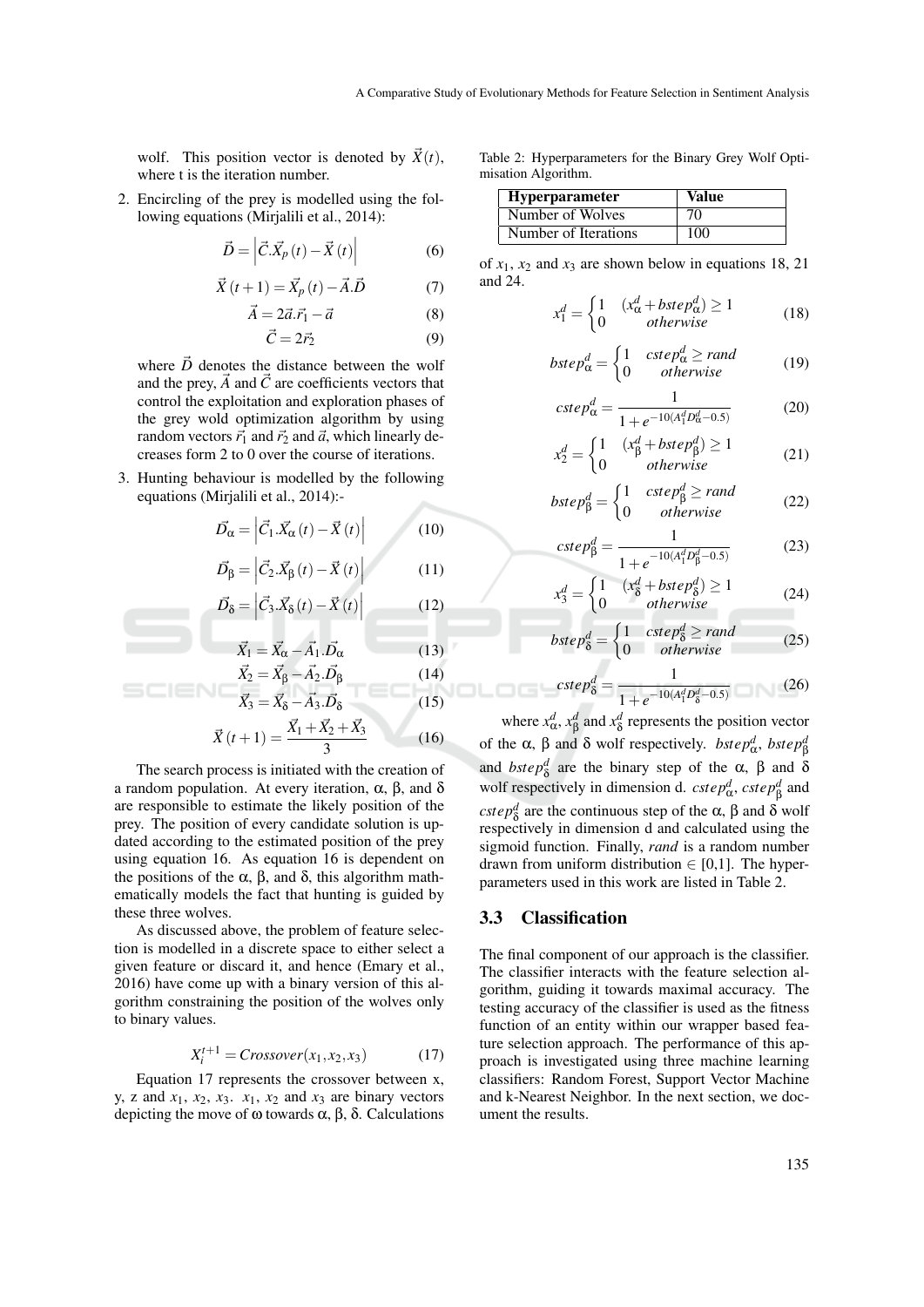| <b>Hyperparameter</b>        | Value |
|------------------------------|-------|
| Number of Individuals        | 70    |
| Number of Generations        | 100   |
| <b>Mutation Probability</b>  | 0.25  |
| <b>Crossover Probability</b> | 0.5   |

Table 3: Hyperparameters for the Genetic Algorithm.

### 4 RESULTS AND EXPERIMENTS

### 4.1 Experimental Setup

These comparative studies are done on the Senti140 (Go et al., 2009) and Cornell Movie Reviews (Pang and Lee, 2004) datasets. The datasets were partitioned into three sets: a training set, a scoring set and a held-out validation set. The scoring accuracies were used to guide the fitness function of the feature selection algorithms. The final classification accuracy was reported on a held-out validation set that the classifier has not seen during the phase of feature selection or training.

- 1. Senti140 Dataset: This dataset contains 160,000 tweets that have been pre-processed to remove emoticons. The dataset has two target labels: 0 for negative and 4 for positive. We have bootstrapped and used 40k tweets divided equally among positive and negative target labels. After preprocessing, the number of features found in this dataset were 474056.
- 2. Cornell Movie Reviews: This dataset contains 5331 positive and negative movie reviews. In this study, we have used 5000 positive reviews and 5000 negative reviews for the task of training and testing the approach. After preprocessing, the number of features found in this dataset were 188440.

For each of the 3 classifiers, we run experiments with the 2 feature selection techniques discussed above. We compare the performance of using these 2 meta-heuristic algorithms for feature selection to using Genetic Algorithm for the same task (Ghosh et al., 2010). We employ one-point crossover for mating individuals and the old generation is completely replaced by the new generation. The individuals chosen for mating are selected by using a k-way tournament using  $k = 3$ . Other hyperparameters used for the Genetic Algorithm are listed in Table 3. For the results to be comparable and take up similar running time, the number of entities in one iteration/generation and the number of iterations/generations have been kept the same for all three feature selection methods.

Table 4: Values with SVM as classifier.

| <b>Dataset</b>              | Approach           | Accuracy | Feature          |
|-----------------------------|--------------------|----------|------------------|
|                             |                    |          | <b>Reduction</b> |
| Senti140                    | No FS              | 76.71%   |                  |
|                             | GA                 | 80.11%   | 50%              |
|                             | <b>Binary Bat</b>  | 77.35%   | 39%              |
|                             | <b>Binary Wolf</b> | 78.52%   | 17%              |
| Cornell<br>Movie<br>Reviews | No FS              | 75.02%   |                  |
|                             | GA                 | 80.92%   | 49.8%            |
|                             | <b>Binary Bat</b>  | 77.45%   | 43%              |
|                             | <b>Binary Wolf</b> | 77.46%   | 19.5%            |

| <b>Dataset</b>                     | Approach           | Accuracy | <b>Feature</b>   |
|------------------------------------|--------------------|----------|------------------|
|                                    |                    |          | <b>Reduction</b> |
| Senti $140$                        | No FS              | 72.29%   |                  |
|                                    | GA                 | 73.81%   | 50.14%           |
|                                    | <b>Binary Bat</b>  | 72.97%   | 42.8%            |
|                                    | <b>Binary Wolf</b> | 72.95%   | 22.5%            |
| Cornell<br>Movie<br><b>Reviews</b> | No FS              | 69.92%   |                  |
|                                    | GA                 | 70.72%   | 49.9%            |
|                                    | <b>Binary Bat</b>  | 70.28%   | 33.2%            |
|                                    | <b>Binary Wolf</b> | 70.17%   | 15.3%            |

### 4.2 Results

In this section, we report the performance of Binary Bat, Binary Grey Wolf and Genetic Algorithm for the task of feature selection. We also report classifier accuracy without any feature selection method as a baseline. Table 4 reports the values when using SVM as the classifier. Table 5 reports the same for Random Forest and Table 6 reports the values for k-NN.

We can note all three methods of feature selection to consistently lead to an increased accuracy over the baseline when using SVM as the classifier. While the performance of the three methods among themselves are more or less, at par, Genetic Algorithm obtained the highest accuracies with gain as much as 5%. The difference in the number of features discarded is significant, with Genetic Algorithm achieving well over 2 times the reduction achieved by Binary Grey Wolf Algorithm. While Binary Bat Algorithm has behavior similar to swarm optimisation, Binary Grey Wolf Algorithm is guided by the 3 leading wolves and does not have an explicit diversification/intensification process going on. Hence, it is somewhat more vulnerable to get stuck in a local minima than the other methods and the average outcome may come to depend on the random initialisation.

When using RF as the classifier, the accuracy gain is not significant. This reasons conveniently from the fact that Information Gain is used as an implicit feature selector within each tree of the random forest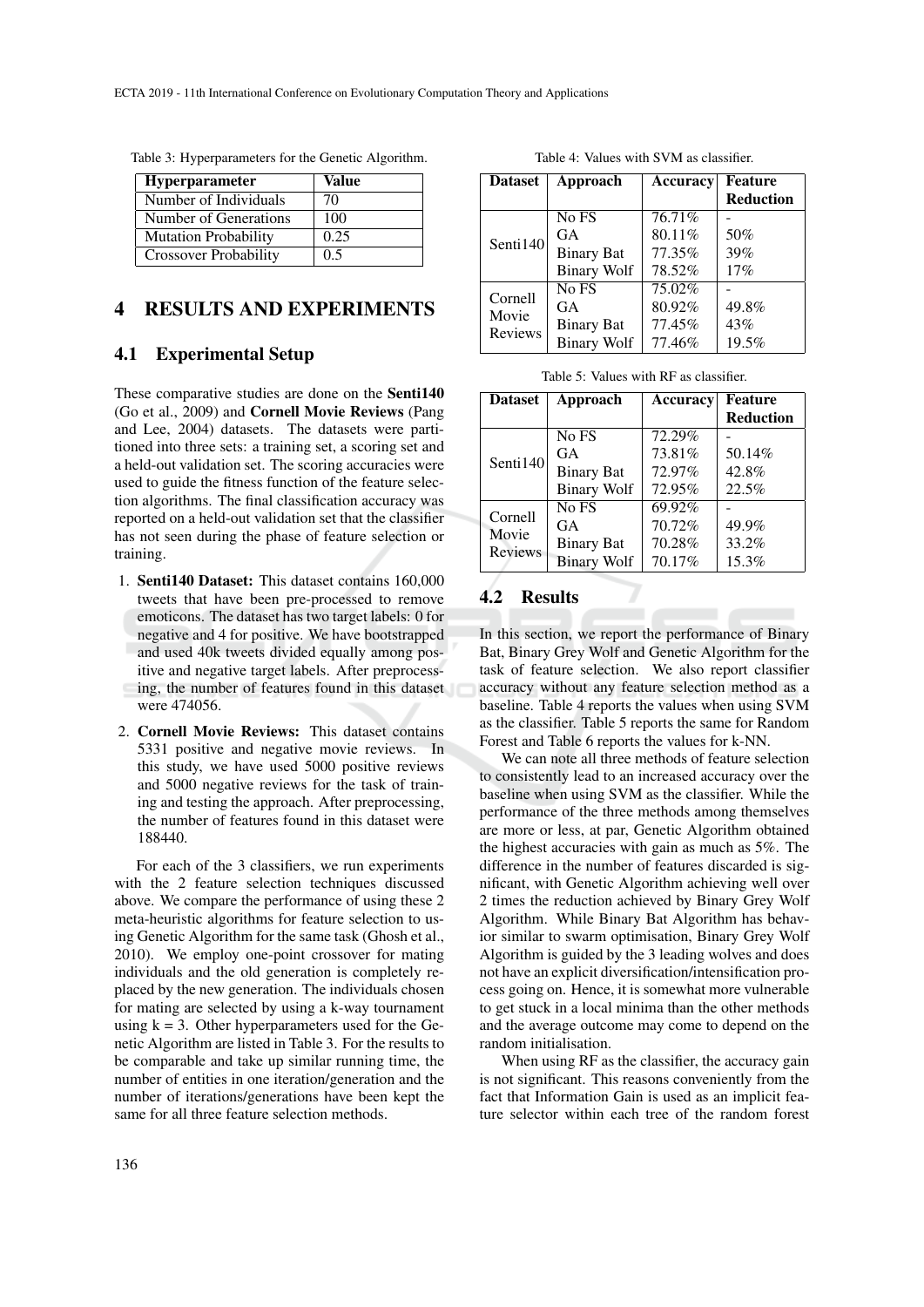| <b>Dataset</b>                     | Approach           | <b>Accuracy</b> | <b>Feature</b>   |
|------------------------------------|--------------------|-----------------|------------------|
|                                    |                    |                 | <b>Reduction</b> |
| Senti140                           | No FS              | 50.07%          |                  |
|                                    | GA                 | 63.00%          | 49.97%           |
|                                    | <b>Binary Bat</b>  | 59.69%          | 50.02%           |
|                                    | <b>Binary Wolf</b> | 56.36           | 11.67%           |
| Cornell<br>Movie<br><b>Reviews</b> | No FS              | 58.28%          |                  |
|                                    | GA                 | 55.96 %         | 50.23%           |
|                                    | <b>Binary Bat</b>  | 55.20%          | 0.2%             |
|                                    | <b>Binary Wolf</b> | 53.98%          | 8.4%             |

Table 6: Values with k-NN as classifier.

with max-depth being used to limit the number of features used. However, the computation of Information Gain that has to be done for every feature would significantly speed up with a lesser number of features. Genetic Algorithm again turns out to be the most efficient in terms of feature reduction.

When using k-NN as the classifier, the results seem to be mixed. While more than significant accuracy gains over the baseline have been obtained on the Senti140 Dataset, we also observe worsened performance over the baseline for the Cornell Movie Reviews Dataset. This is probably because of the random nature of k-NN as it simply performs a majority voting within k-nearest neighbors and does not actually pick up any patterns. This shows that for some classifiers, any sort of feature selection will not guarantee an increase in the accuracy.

**ECHNO** 

SCIENCE *A*ND

## 5 CONCLUSION

In this paper, we have compared the performances of meta-heuristic and evolutionary feature selection methods to the problem of sentiment analysis using various classifiers on two different domains of tweets and movie reviews. While we can see, that methods such as Random Forest that have in-built parameters to limit the features used, do not gain any sufficient improvement in accuracy, other methods such as SVM and k-NN can have gain in accuracy upto 25%. While the performance of Binary Bat and Genetic Algorithm was similar in terms of accuracy gain, the performance of Binary Grey Wolf Algorithm was consistently lower than these two. Also, the percentage decrease in the number of features is another important ground to consider while making a choice. Genetic Algorithm was observed to be the most efficient in terms of feature reduction percentage. Moreover, there is a difference in the number of hyperparameters that need to be tuned to make each algorithm work optimally, with Binary Grey Wolf Algorithm being the easiest to tune. Hence, a multitude of factors

need to be considered when selecting a method for feature selection. The results reported in this paper can be used as a guidance for extended work in different domains.

### REFERENCES

- Abbasi, A., Chen, H., and Salem, A. (2008). Sentiment analysis in multiple languages: Feature selection for opinion classification in web forums. *ACM Transactions on Information Systems (TOIS)*, 26(3):12.
- Aghdam, M. H., Ghasem-Aghaee, N., and Basiri, M. E. (2009). Text feature selection using ant colony optimization. *Expert systems with applications*, 36(3):6843–6853.
- Ahmad, S. R., Bakar, A. A., and Yaakub, M. R. (2015). Metaheuristic algorithms for feature selection in sentiment analysis. In *2015 Science and Information Conference (SAI)*, pages 222–226. IEEE.
- Eirinaki, M., Pisal, S., and Singh, J. (2012). Feature-based opinion mining and ranking. *Journal of Computer and System Sciences*, 78(4):1175–1184.
- Emary, E., Zawbaa, H. M., and Hassanien, A. E. (2016). Binary grey wolf optimization approaches for feature selection. *Neurocomputing*, 172:371–381.
- Fong, S., Yang, X.-S., and Deb, S. (2013). Swarm search for feature selection in classification. In *2013 IEEE 16th International Conference on Computational Science and Engineering*, pages 902–909. IEEE.
- Forman, G. (2003). An extensive empirical study of feature selection metrics for text classification. *Journal of machine learning research*, 3(Mar):1289–1305.
- Gandomi, A. H., Yang, X.-S., and Alavi, A. H. (2013). Cuckoo search algorithm: a metaheuristic approach to solve structural optimization problems. *Engineering with computers*, 29(1):17–35.
- Ghosh, S., Biswas, S., Sarkar, D., and Sarkar, P. P. (2010). Mining frequent itemsets using genetic algorithm. *arXiv preprint arXiv:1011.0328*.
- Go, A., Bhayani, R., and Huang, L. (2009). Twitter sentiment classification using distant supervision. *CS224N Project Report, Stanford*, 1(12).
- Griffin, D. R., Webster, F. A., and Michael, C. R. (1960). The echolocation of flying insects by bats. *Animal behaviour*, 8(3-4):141–154.
- Hiemstra, D. (2000). A probabilistic justification for using tf× idf term weighting in information retrieval. *International Journal on Digital Libraries*, 3(2):131–139.
- Karabulut, E., Özel, S., and Ibrikci, T. (2012a). Comparative study on the effect of feature selection on classification accuracy. *Procedia Technology*, 1:323 –327.
- Karabulut, E. M., Özel, S. A., and Ibrikci, T.  $(2012b)$ . A comparative study on the effect of feature selection on classification accuracy. *Procedia Technology*, 1:323– 327.
- Medhat, W., Hassan, A., and Korashy, H. (2014). Sentiment analysis algorithms and applications: A survey. *Ain Shams engineering journal*, 5(4):1093–1113.